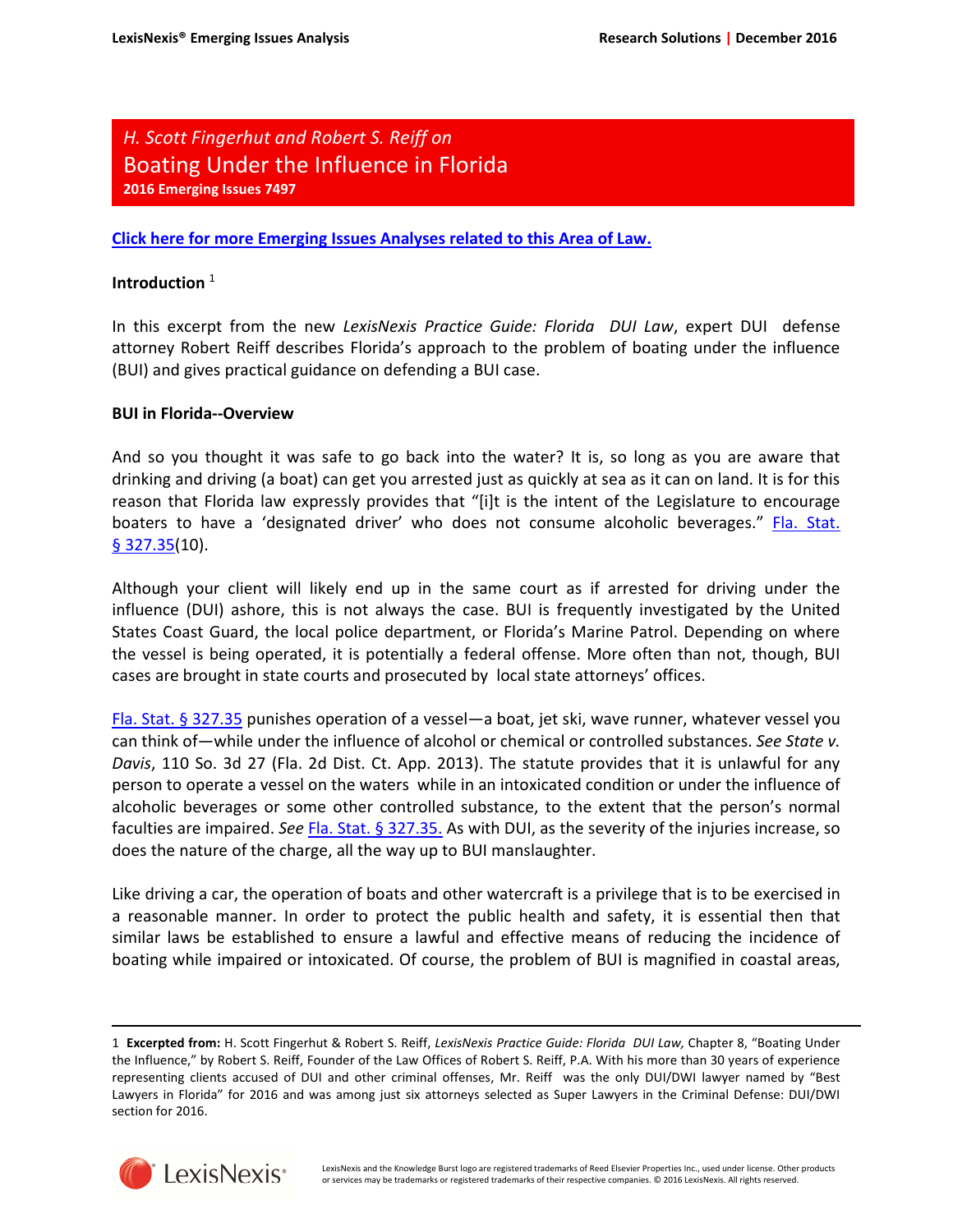particularly those depending on recreational boating for economic viability. *See* [Fla. Stat.](http://www.lexis.com/research/slft?cite=464C20436F646520A7203332372E3335&keyenum=15452&keytnum=0)  [§ 327.35\(](http://www.lexis.com/research/slft?cite=464C20436F646520A7203332372E3335&keyenum=15452&keytnum=0)3).

Recreational boating has long been very popular and is increasingly so in this country. With the regular use of millions of recreational boats in the United States, the deadly combination of "recreational activities"—boating and drinking alcoholic beverages—are, unfortunately for many, inseparable. *See* International Association of Chiefs of Police Student Manual, *Improved Sobriety Testing for Boating/Alcohol Enforcement* 5.55 (IACP, Gaithersburg, Md. July 1988). Over time, researchers have come up with increasingly detailed statistics to demonstrate the danger of alcohol to boating safety. In short, a large percentage of all recreational boating fatalities involve the use of alcohol. It is all the more troublesome that watercraft folk generally lack operational expertise or the minimum level of competency that driver licensing seeks to ensure, compared with the relative ease with which most people drive a car. When considered along with the role that alcohol plays in phenomena associated with drowning, such as hypothermia and hyperventilation, it is easy to discern that things are different when an inebriated person hits the water.

To make matters worse, boaters traditionally carry alcohol with them on a normal outing. This is not something found in most jaunts to the country in your car—not even home from a bar, for that matter. Sadly, "[p]eople who would never consider drinking and driving think nothing of consuming alcoholic beverages during a day of boating," and "few boaters are aware that drinking at the helm of a boat is as dangerous as drinking behind the wheel of a car." *See* International Association of Chiefs of Police Student Manual, *Improved Sobriety Testing for Boating/Alcohol Enforcement* 5.55 (IACP, Gaithersburg, Md. July 1988).

Alcohol has been around throughout most of recorded history. It is our number one legal drug and approved intoxicant. Most of us consider alcohol use a right. Any attempt to change society's attitudes about alcohol will be met with resistance. Changing attitudes about boating and alcohol will be especially difficult because of the common association of the two as a form of recreation and a source of relaxation and enjoyment. The boating public's resistance to change is just one of the problems faced by the police and other officials charged with enforcing boating safety laws.

BUI law enforcement has thus become serious business, involving local police departments, particularly their marine patrol divisions, as well as the U.S. Coast Guard, the Florida Wildlife & Conservation Commission, the U.S. Department of Transportation, the National Transportation Safety Board, Natural Resources Police Departments and Divisions of Watercraft, even the National Highway Traffic Safety Administration and National Institute on Alcohol Abuse and Alcoholism.

Florida's BUI laws track in large measure its DUI laws. Of course, defendants are subject to prosecution for non-alcohol related boating crimes too, such as vessel homicide. *See, e.g.*, [Fla. Stat.](http://www.lexis.com/research/slft?cite=464C20436F646520A7203738322E303732&keyenum=15452&keytnum=0)  [§ 782.072\(](http://www.lexis.com/research/slft?cite=464C20436F646520A7203738322E303732&keyenum=15452&keytnum=0)1) (proscribing the killing of a human being by the operation of a vessel by another in a reckless manner likely to cause the death of, or great bodily harm to, another). Willfully failing to stop and render aid after "committing" a vessel homicide will bring even harsher penalties. *See, e.g.*, [Fla. Stat. § 782.072\(](http://www.lexis.com/research/slft?cite=464C20436F646520A7203738322E303732&keyenum=15452&keytnum=0)2); *Cardenas v. State*, [816 So. 2d 724](http://www.lexis.com/research/slft?cite=38313620536F2E326420373234&keyenum=15451&keytnum=0) (Fla. 1st. Dist. Ct. App. 2002) (defendant properly convicted of BUI Manslaughter arising out of a collision between a fishing boat and a commercial barge). Florida's "accident report privilege" also applies to preclude the use of



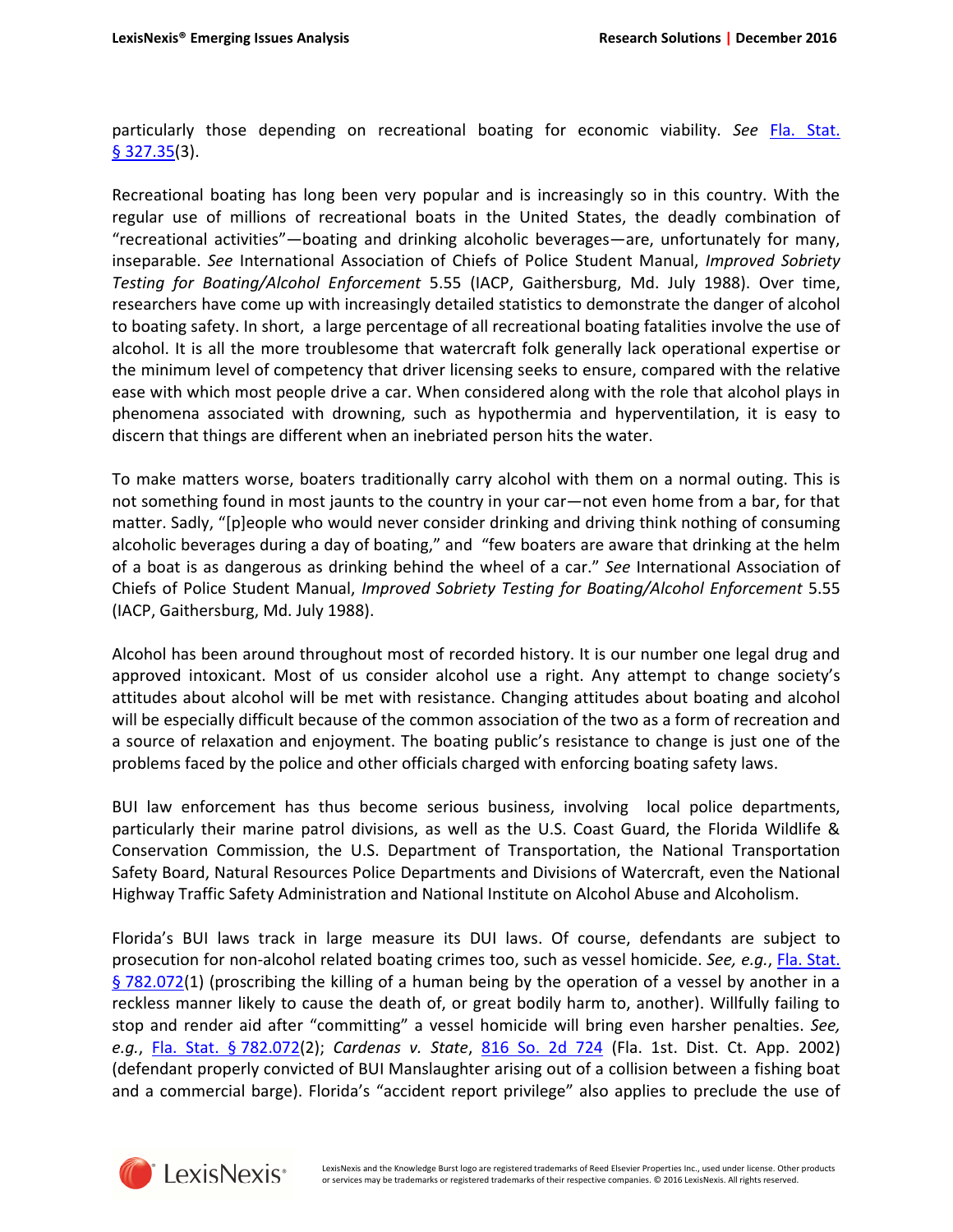statements made by the operator of a boat who remains on the scene of an accident. *See* [Fla. Stat.](http://www.lexis.com/research/slft?cite=464C20436F646520A7A7203332372E3330&keyenum=15452&keytnum=0)  [§§ 327.30](http://www.lexis.com/research/slft?cite=464C20436F646520A7A7203332372E3330&keyenum=15452&keytnum=0), 327.301. A boater's statutory duty to report accidents does not infringe upon the protection against self-incrimination. The accident report privilege prohibits statements made during an accident investigation from being used against the client in a subsequent criminal proceeding. *See* [Fla. Stat. § 327.301\(](http://www.lexis.com/research/slft?cite=464C20436F646520A7203332372E333031&keyenum=15452&keytnum=0)4). In Florida, for example, BUI law prohibits operating a vessel similarly as with DUI—with a blood- or breath-alcohol level of 0.08% or above. Fla. Stat. [§ 327.35\(](http://www.lexis.com/research/slft?cite=464C20436F646520A7203332372E3335&keyenum=15452&keytnum=0)1)(b). Federal law requires that the state's blood- or breath-alcohol level be enforced. *See* [33 CFR 95.025](http://www.lexis.com/research/slft?cite=333320432E462E522E2039352E303235&keyenum=15452&keytnum=0) and [36 CFR 3.10.](http://www.lexis.com/research/slft?cite=333620432E462E522E20332E31302E&keyenum=15452&keytnum=0) For non-recreational vessels, however, the federal standard is 0.04%—such as for crewmembers, pilots, and watchstanders, who are not regular members of a crew.

Ironically, while the remainder of the penalties are similar—probation, community service, counseling, impoundment or immobilization of the vessel upon conviction, and even mandatory terms of imprisonment for multiple offenders, there is no provision that the vessel operator's *automobile* license be suspended. Indeed, for now, the Department of Highway Safety & Motor Vehicles does not cross-reference BUI offenses to automobile driver license suspension, largely because there is no need for a license to operate a non-commercial vessel. But given the aggressive nature of alcohol legislation, such an event cannot be too far ahead on the horizon.

The DUI parallels abound. A BUI arrestee may request an independent test of the blood, just as in DUI, and "the arresting officer shall have the test performed." Fla. Stat.  $\S 327.352(1)(c)$ . Adjudication of guilt may be mandatory for a person convicted of BUI or BUI manslaughter. Fla. [Stat. § 327.36.](http://www.lexis.com/research/slft?cite=464C20436F646520A7203332372E33362E&keyenum=15452&keytnum=0) Similar definitions apply—to "operate" a vessel means being in actual physical control over or even steering a vessel being towed; an implied consent rule exists—the operator must be told that the refusal to submit to a breath or urine test will be admissible evidence and result in the imposition of the civil penalty; the same eight-hour hold requirement (to allow the offender to "sober up") is in place; and penalties for the crime may increase if the operator's alcohol level was inordinately high or if there was a minor in the vessel at the time. [Fla. Stat.](http://www.lexis.com/research/slft?cite=464C20436F646520A7A7203332372E333532&keyenum=15452&keytnum=0)  [§§ 327.352](http://www.lexis.com/research/slft?cite=464C20436F646520A7A7203332372E333532&keyenum=15452&keytnum=0)(1)(b) & 327.3521. [Fla. Stat. § 327.35\(](http://www.lexis.com/research/slft?cite=464C20436F646520A7203332372E3335&keyenum=15452&keytnum=0)8). [Fla. Stat. § 327.35](http://www.lexis.com/research/slft?cite=464C20436F646520A7203332372E3335&keyenum=15452&keytnum=0)(4).

Police may also request an operator's blood—just as with DUI—where an accident has caused the death or serious bodily injury of any human being, including the operator. [Fla. Stat. § 327.353.](http://www.lexis.com/research/slft?cite=464C20436F646520A7203332372E3335332E&keyenum=15452&keytnum=0) And the same presumptions of impairment usually apply as well. [Fla. Stat. § 327.254.](http://www.lexis.com/research/slft?cite=464C20436F646520A7203332372E3235342E&keyenum=15452&keytnum=0) Therefore, when blood is drawn, you should apply the same rules for challenging the admissibility and reliability of the evidence and must of course deal with "medical" blood (that which is drawn for medical treatment) versus "police" blood (that which is drawn for criminal investigation and potential prosecution purposes) as well. *See also Cameron v. State*, [804 So. 2d 338](http://www.lexis.com/research/slft?cite=38303420536F2E326420333338&keyenum=15451&keytnum=0) (Fla. 4th Dist. Ct. App. 2001) (error to instruct jury on the statutory presumptions of impairment where the blood test results adduced were drawn by hospital personnel and did not comply with the testing procedure set forth in § 327.354(3)); *Morales v. State*, [785 So. 2d 612](http://www.lexis.com/research/slft?cite=37383520536F2E326420363132&keyenum=15451&keytnum=0) (Fla. 3d. Dist. Ct. App. 2001) (in prosecution for BUI manslaughter, toxicologist's testimony was sufficient evidence of the presence of an anticoagulant in the vial that contained the defendant's blood); *Cardenas v. State*, [867 So. 2d](http://www.lexis.com/research/slft?cite=38363720536F2E326420333834&keyenum=15451&keytnum=0)  [384](http://www.lexis.com/research/slft?cite=38363720536F2E326420333834&keyenum=15451&keytnum=0) (Fla. 2004) (where prosecution failed to comply with statutory requirements for blood testing in BUI case, improper jury instruction concerning "presumption of impairment" did not require reversal of conviction when it did not rise to the level of fundamental error).

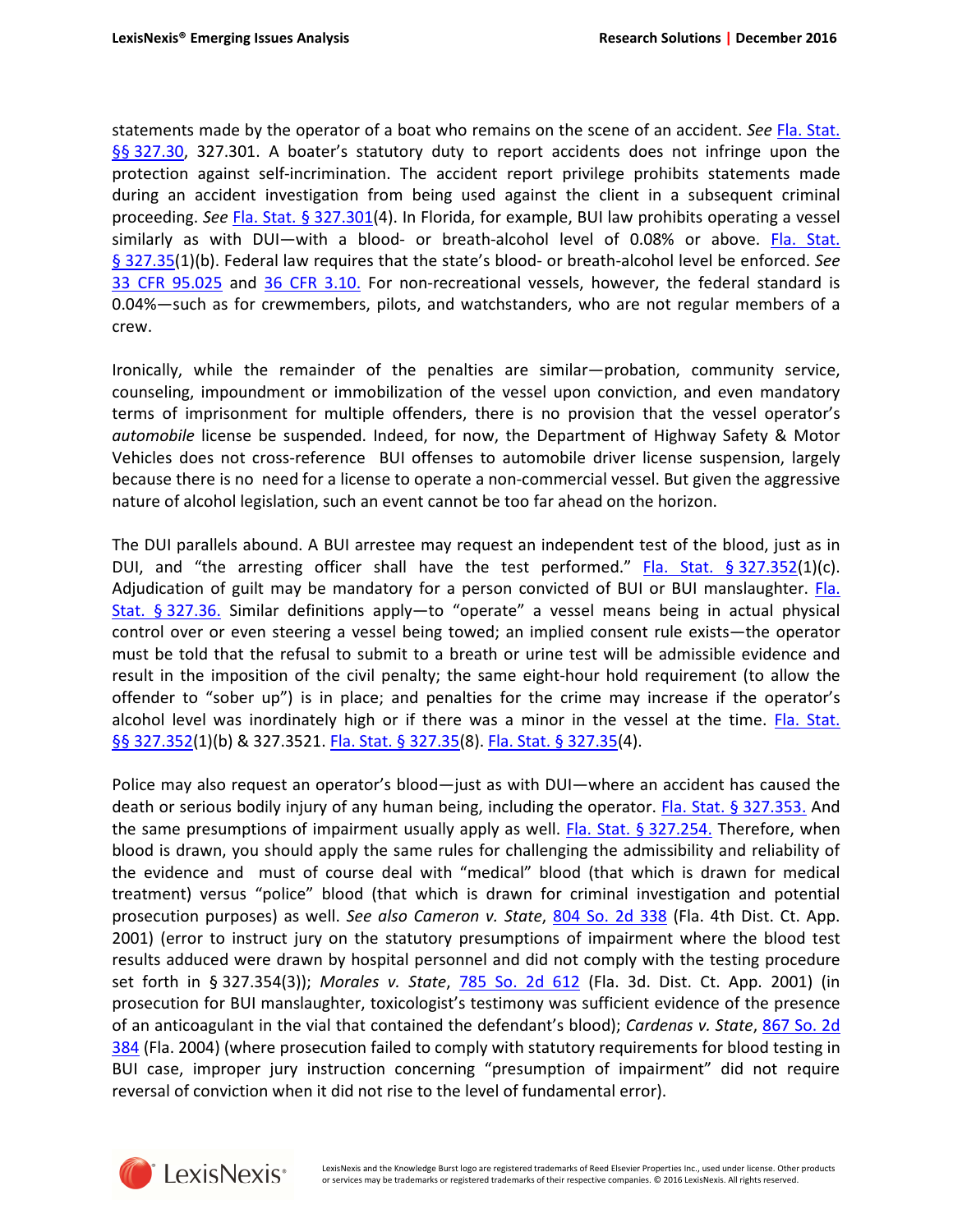The state even suspends vessel operating privileges of minors found to have a breath-alcohol level of a mere .02% or higher or who refuse the chemical test altogether. [Fla. Stat. § 327.355.](http://www.lexis.com/research/slft?cite=464C20436F646520A7203332372E3335352E&keyenum=15452&keytnum=0) This is considered a non-criminal infraction and does not constitute an arrest. However, reinstatement of operating privileges comes only upon the completion of 50 hours of community service and an approved boater safety course.

#### **Fourth Amendment Concepts on the Water**

Unlike cases involving motor vehicles, the "stop" of a vessel is usually difficult to challenge. As a matter of course, the Coast Guard does not conduct random spot-checks, blockades, or checkpoints specifically designed to detect intoxicated operators. As on the highway, though, the Coast Guard is not shy about increasing enforcement during periods of increased patrol activities, such as the Memorial Day and Labor Day weekends in particular. By the same token, the Coast Guard specifically will not assign violation "quotas." And the boardings are supposed to be as unobtrusive as possible. *See* Maritime Law Enforcement Boarding Officer/Boarding Team Member PQS, COMDTINST M16247.1A, §§ 5.a, 5.b. *See also Castella v. State*, [959 So. 2d 1285](http://www.lexis.com/research/slft?cite=39353920536F2E32642031323835&keyenum=15451&keytnum=0) (Fla.4th Dist. Ct. App. 2007) (based on the face-to-face interaction between the individuals and law enforcement officers in this case, fulfillment of a civic duty to provide an eyewitness report of a boating accident, and the exigencies of investigating a possible emergency situation, the individuals in this case were citizen informants upon whose information the deputies were entitled to rely without further corroboration when stopping defendant's boat). However, random boardings for "equipment checks" are completely legal and thus, for all intents and purposes, indefensible in court. *See, e.g.*, *United States v. Villamonte-Marquez*, [462 U.S. 579](http://www.lexis.com/research/slft?cite=34363220552E532E2020353739&keyenum=15451&keytnum=0) (1983) (police "may stop and board any vessel, at any time, on any navigable waters accessible to the open sea, with no probable cause or reasonable suspicion to believe that there has been a crime"). *See also Saunders v. State*, [758 So. 2d](http://www.lexis.com/research/slft?cite=37353820536F2E326420373234&keyenum=15451&keytnum=0)  [724](http://www.lexis.com/research/slft?cite=37353820536F2E326420373234&keyenum=15451&keytnum=0) (Fla. 2d Dist. Ct. App. 2000) (same); [19 U.S.C. § 1581](http://www.lexis.com/research/slft?cite=31392055534320A72031353831&keyenum=15452&keytnum=0) (Boarding Vessels); [14 U.S.C. § 89](http://www.lexis.com/research/slft?cite=31342055534320A7203839&keyenum=15452&keytnum=0) (Law Enforcement). According to [14 U.S.C. § 89](http://www.lexis.com/research/slft?cite=31342055534320A7203839&keyenum=15452&keytnum=0), "The Coast Guard may make inquires, examinations, inspections, searches, seizures, and arrests upon the high seas and waters over which the United States has jurisdiction, for the prevention, detection, and suppression of violations of laws of the United States." *See United States v. Hayes*, [653 F.2d 8](http://www.lexis.com/research/slft?cite=36353320462E32642038&keyenum=15451&keytnum=0) (1st Cir. 1981) (Coast Guard officers have plenary authority under Section 90 to stop and board vessels to conduct general safety and documentation inspections, without suspicion of criminal activity). However, under [Fla. Stat.](http://www.lexis.com/research/slft?cite=464C20436F646520A7203332372E3730&keyenum=15452&keytnum=0)  [§ 327.70\(](http://www.lexis.com/research/slft?cite=464C20436F646520A7203332372E3730&keyenum=15452&keytnum=0)2)(b), "If a vessel properly displays a valid safety inspection decal created or approved by the division, a law enforcement officer may not stop the vessel for the sole purpose of inspecting the vessel for compliance with the safety equipment carriage and use requirements of this chapter unless there is reasonable suspicion that a violation of a safety equipment carriage or use requirement has occurred or is occurring. This subsection does not restrict a law enforcement officer from stopping a vessel for any other lawful purpose."

Because boardings are rather routine—even if the officer may suspect worse as a practical matter— BUI cases usually rise or fall on your client's performance of the field sobriety exercises and the interpretation thereof by the judge or jury.

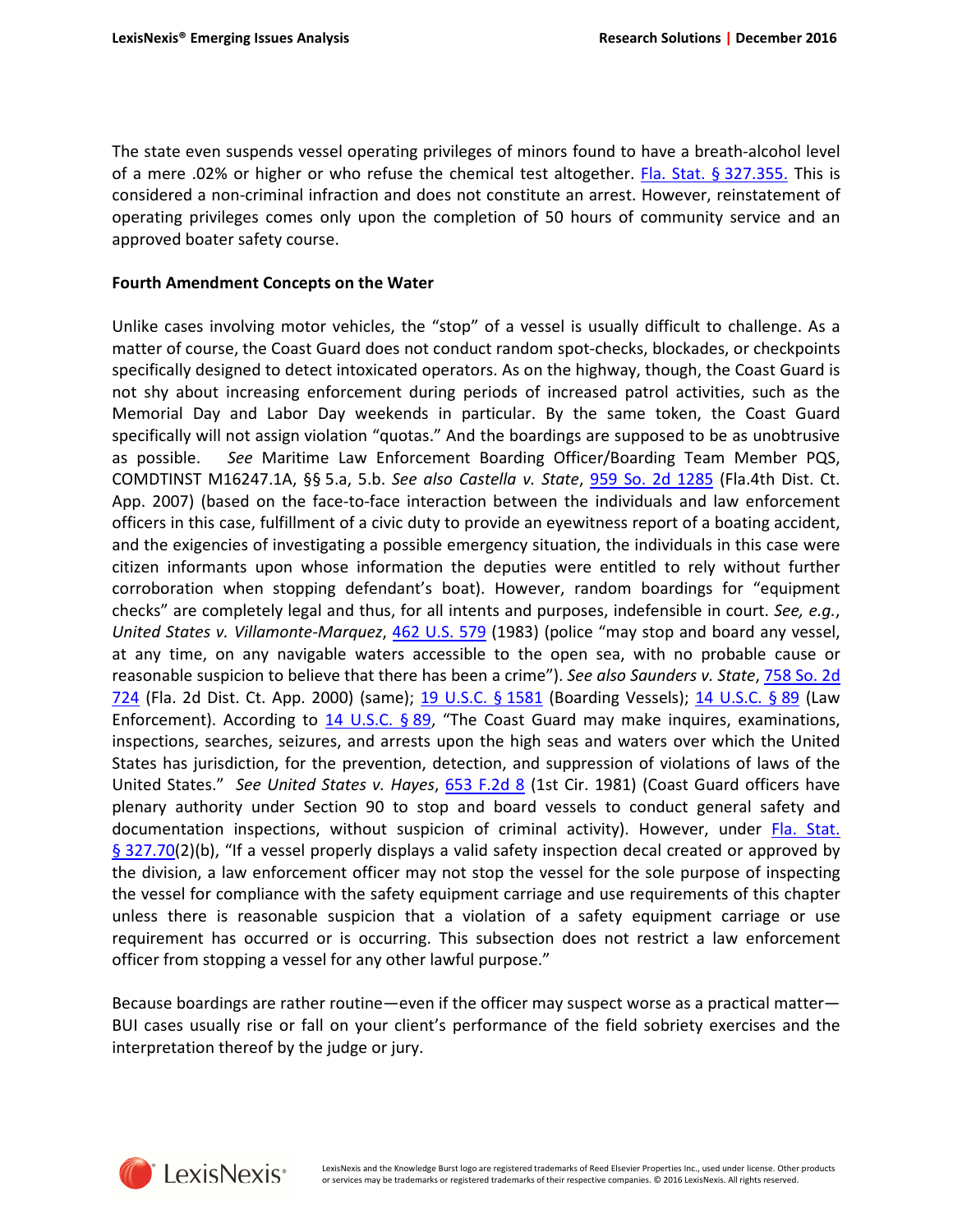[Fla. Stat. § 327.35](http://www.lexis.com/research/slft?cite=464C20436F646520A7203332372E3335&keyenum=15452&keytnum=0) refers to the crime of "operating" a vessel under the influence. Cases have defined this to mean to "navigate or otherwise *use* a vessel," which may make the statute ripe for challenge for constitutional vagueness and overbreadth, as it could be interpreted to punish a mere passenger as well. *State v. Corley*, [558 So. 2d 187](http://www.lexis.com/research/slft?cite=35353820536F2E326420313837&keyenum=15451&keytnum=0) (Fla. 4th Dist. Ct. App. 1990); *State v. Kolacia*, [558](http://www.lexis.com/research/slft?cite=35353820536F2E326420313930&keyenum=15451&keytnum=0) [So. 2d 190](http://www.lexis.com/research/slft?cite=35353820536F2E326420313930&keyenum=15451&keytnum=0) (Fla. 4th Dist. Ct. App. 1990).

As in all cases, make sure to inspect the charging document against your client. Take care to compare it with the statute to determine whether it punishes "intoxication," rather than being "under the influence," for intoxication means more than merely being under the influence of alcohol. *Cannon v. State*, [91 Fla. 214,](http://www.lexis.com/research/slft?cite=393120466C612E2020323134&keyenum=15451&keytnum=0) [107 So. 360, 362](http://www.lexis.com/research/slft?cite=31303720536F2E2020333630&keyenum=15451&keytnum=0) (Fla. 1926) ("[t]hough all persons intoxicated by the use of alcoholic liquors are 'under the influence of intoxicating liquors,' the reverse of the proposition is not true; for a person may be under the influence of intoxicating liquors without being *intoxicated*") (emphasis in original); *Ingram v. Pettit*, [340 So. 2d 922, 924](http://www.lexis.com/research/slft?cite=33343020536F2E326420393232&keyenum=15451&keytnum=0) (Fla. 1976) ("[i]n this context the term 'while intoxicated' … is not synonymous with 'while under the influence of intoxicating liquors.' The term 'intoxicated is stronger than and includes the term under the influence of intoxicating liquor' "). Make sure that the jury is properly instructed accordingly. Where an offense may be committed in various ways, the general rule is that the evidence must establish it to have been committed in the manner charged in the indictment.

You should familiarize yourself with the terminology and details of boating, such as distinctions made for foreign flagged recreational vessels, boating equipment requirements, and matters of right-of-way. To be as effective a practitioner as your client needs, you must be as comfortable with bow and stern, port and starboard, idle and no-wake zones—and precedent dealing therewith—as you are with an auto's alleged unlawful speed or lane straddling.

## **Administrative Consequences of Refusing a Breath and/or Urine Test**

Distinct from DUI, the refusal to submit to a BUI breath test has a unique, independent consequence. Unlike in DUI cases, a separate *civil fine*, but not a driver's license suspension, can be imposed for refusing to submit to a blood, breath, or urine test in a BUI case. [Fla. Stat. § 327.35215.](http://www.lexis.com/research/slft?cite=464C20436F646520A7203332372E33353231352E&keyenum=15452&keytnum=0) The accused may challenge the fine before a county judge. If sustained, it is often a first degree misdemeanor to operate a vessel prior to paying the fine. The client is usually arrested for BUI *and* issued the civil fine for refusing the test to boot.

Federal law is a bit more complex. The Coast Guard uses its own version of implied consent, dictating that the operator must be told that the refusal to submit may terminate the voyage, will be admissible evidence against the operator at any administrative proceeding, at which time the operator will be presumed intoxicated, and result in the imposition of a civil penalty as well. The U.S. Coast Guard also provides that the intoxicated operator will be issued a civil citation, which will be referred to a Coast Guard hearing officer. Thereafter, the operator may be either detained in lieu of arrest, and transferred to state or local law enforcement officials, or arrested. Evidently, the federal officer is given leeway not to arrest where the operator does not pose a serious threat to safety. Under the Coast Guard directive, reasonable suspicion, plus a refusal to submit to testing, as directed, constitutes probable cause to arrest for BUI.

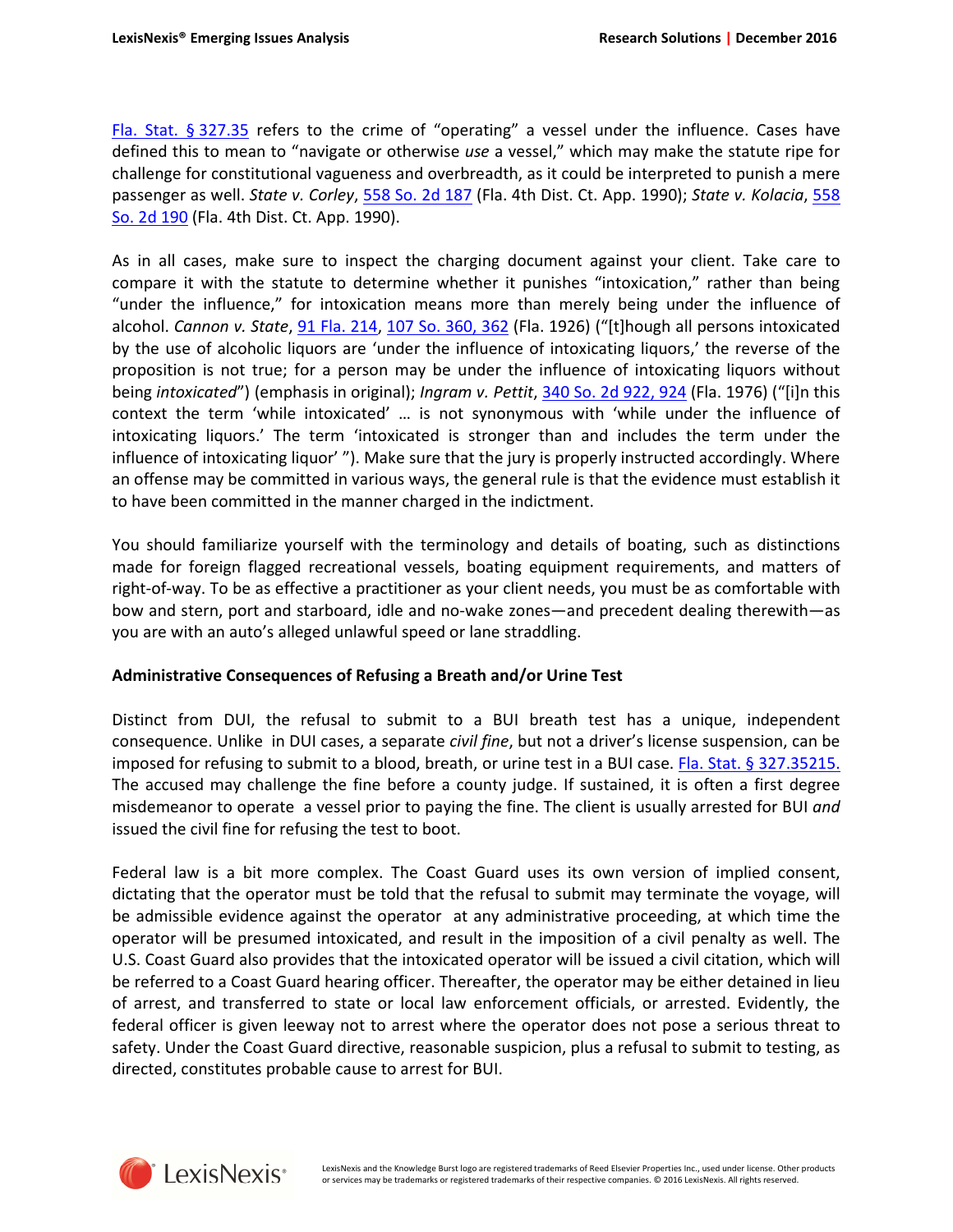The Coast Guard's penalty procedures are set forth in Title 33 of the Code of Federal Regulations ([33 C.F.R. 1.07\).](http://www.lexis.com/research/slft?cite=333320432E462E522E20312E3037292E&keyenum=15452&keytnum=0) In accordance with these procedures, a civil penalty hearing officer for the Coast Guard Hearing Office will hold a hearing to determine if the operator of a vessel refused to submit to a breath or urine test. The maximum civil penalty that may currently be assessed for refusing to submit to such tests is \$5,000. A person who is penalized under this federal regulation is entitled to examine all materials in the Coast Guard's case file and request a hearing or submit written evidence in lieu of a formal hearing. The person must do so within 30 days of receipt of notification of the civil assessment from the Coast Guard hearing officer. If the assessed fails to respond within 30 days of receipt of notification of the assessment, the case will be decided by the hearing officer based upon the evidence contained in the record.

## **BUIs and the Preliminary Breath Test**

A very important consideration in the defense of many BUIs is the use of pre-arrest breath tests. Florida requires, as with DUI, that chemical tests for alcohol content *follow* a lawful arrest. *See* [Fla.](http://www.lexis.com/research/slft?cite=464C20436F646520A7203332372E333532&keyenum=15452&keytnum=0)  [Stat. § 327.352](http://www.lexis.com/research/slft?cite=464C20436F646520A7203332372E333532&keyenum=15452&keytnum=0)(1)(a)2. If offered, you may expect that your local marine patrol, even the Coast Guard, will use the closest police department's breath testing equipment to conduct any post-arrest breath testing if they do not maintain their own equipment. As such, you should be on the lookout for BUI officers' use of a preliminary breath test (PBT). This is something *you* need to ask about; you may not find out about it in discovery, and your client may not pay very much attention to it because of the supposedly casual nature in which it is administered.

Marine officers are often trained that it is appropriate to use an ALCO Sensor—a small hand-held box—just to see if they are on the right track. On the "street," this would likely be interpreted as a "cheat" on the probable cause affidavit. After all, why would an officer use the box if the officer truly believes a driver is impaired? However, due to the likelihood that traditional physical sobriety exercises cannot be offered on the water (if your client could "walk the line" on the water, then a BUI charge would be of little concern), and because a "flushed face," "bloodshot eyes," and "an unsteady gait" are often the usual result of even a non-alcoholic day on the water, the use of PBTs has been indoctrinated in BUI law enforcement.

Predictably, the threshold for conducting a BUI investigation is remarkably lower than for DUI. Before directing that a recreational boater submit to sobriety exercises, boarding officers must be able to articulate either reasonable suspicion that the operator is intoxicated or evidence that a marine casualty has occurred.

According to the Coast Guard, sobriety exercises are to be conducted during all boardings involving possible violations and, when possible, the exercises should be done in conjunction with the ALCO Sensor III blood-alcohol content (BAC) tests. In order to determine an operator's BAC, the Coast Guard expressly notes that it will use a breath test that will be administered *in the field* using an authorized breathalyzer that will provide a reliable measure of intoxication based on BAC. The breathalyzer is to be used by Coast Guard boarding officers when available and conditions permit. The ALCO Sensor III and standard/calibration kits manufactured by Intoximeters, Inc., are the only BAC equipment authorized for use. Maritime Law Enforcement Boarding Officer/Boarding Team Member PQS, COMDTINST M16247.1A, §§ 4.a.(2), 4.b.(1), 4.b.(2). Perhaps the reason for the use of

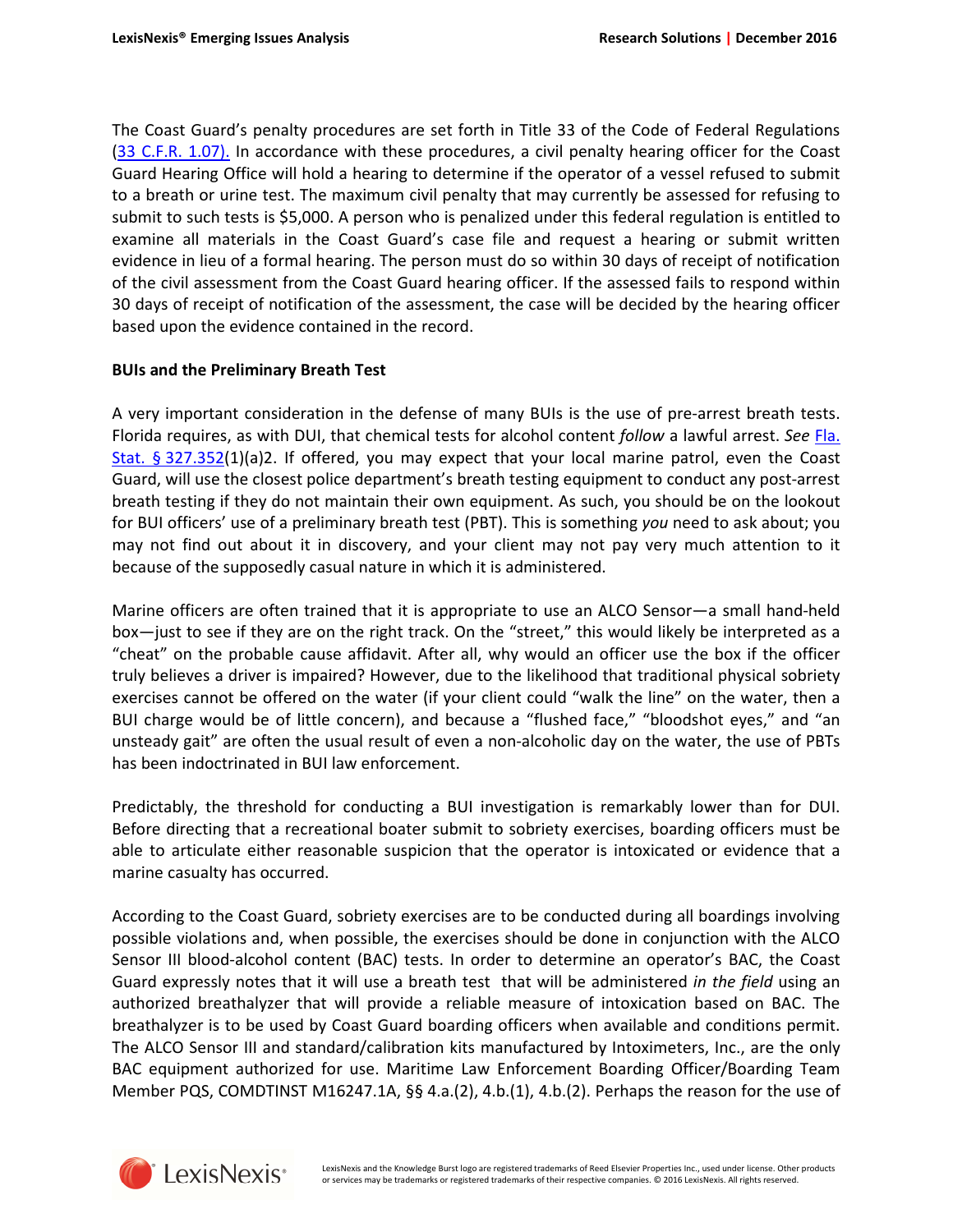the ALCO Sensor is the officer's anticipated delay in reaching the intoxicated operator and then, after the stop, deciding what to do with the watercraft, driving back to shore, dealing with cargo, loading the watercraft, and trailering it to the nearest breath testing facility. All of this may take several hours, as the suspect's blood-alcohol level dissipates. Nevertheless, the law is the law, so the venue of prosecution is often the most critical decision on your client's behalf, for a federal prosecution will most likely permit evidence of a pre-arrest breath test.

It is important to keep in mind that a PBT result is inadmissible in court. *See* [Fla. Stat.](http://www.lexis.com/research/slft?cite=464C20436F646520A7203332372E333532&keyenum=15452&keytnum=0)  [§ 327.352\(](http://www.lexis.com/research/slft?cite=464C20436F646520A7203332372E333532&keyenum=15452&keytnum=0)1)(a)2. You should challenge the probable cause for arrest without it. And you should challenge any post-arrest breath testing as an unauthorized "second" test, for the implied consent laws impose but a single examination upon the operator as a condition of arrest.

## **U.S. Coast Guard's Unique View of BUI Cases**

Apart from the statutory aspects of BUI, the training and methodology of an officer's BUI arrest protocol differ vastly from the local beat cop's DUI bust on the highway. Because of the specialized knowledge required of boating law enforcement, officers are trained not only to process a suspect for arrest, but to "choose appropriate descriptive terms to convey relevant observations of evidence of a boating/alcohol violation." International Association of Chiefs of Police Student Manual, *Improved Sobriety Testing for Boating/Alcohol Enforcement* 5.59 (IACP, Gaithersburg, Md. July 1988).

This ties in nicely with what the U.S. Coast Guard calls "environmental stressors," whose effects on an operator's ability to handle a boat safely have been studied by the Coast Guard in considerable detail. Such "stressors" include sun, wind, glare, vibration, and noise—of the craft and the water and impact significantly upon the operator's peripheral vision, balance, depth perception, and information processing. Indeed, each of these may be affected from the very first sip of alcohol. After all, the ability to judge speed and distance, and to track moving objects, is paramount, particularly on the open water where there are no traffic signals or lane markers—factors worsened all the more at night. *See* International Association of Chiefs of Police Student Manual, *Improved Sobriety Testing for Boating/Alcohol Enforcement* 5.55 (IACP, Gaithersburg, Md. July 1988).

In fact, because of BUI's many unique and challenging aspects, the Coast Guard has developed a protocol that, over time, has been slowly adopted by many of the local state police departments with whom the Coast Guard associates in prosecuting these cases. The Coast Guard employs two distinct and independent standards for determining a boater's intoxication: a BAC standard; and a behavioral standard. The Coast Guard's definition of "impairment," *i.e.*, the behavioral standard, is described this way:

A BWI violation also occurs when an individual is operating any vessel and the effect of the intoxicant(s) consumed on that individual's manner, disposition, speech, muscular movement, general appearance or behavior is apparent by observation. This behavioral standard is based on the premise that intoxication may be caused by non-alcoholic drugs, or a combination of drugs and alcohol where the BAC level is not exceeded. The behavioral standard is also applicable to individuals who, even



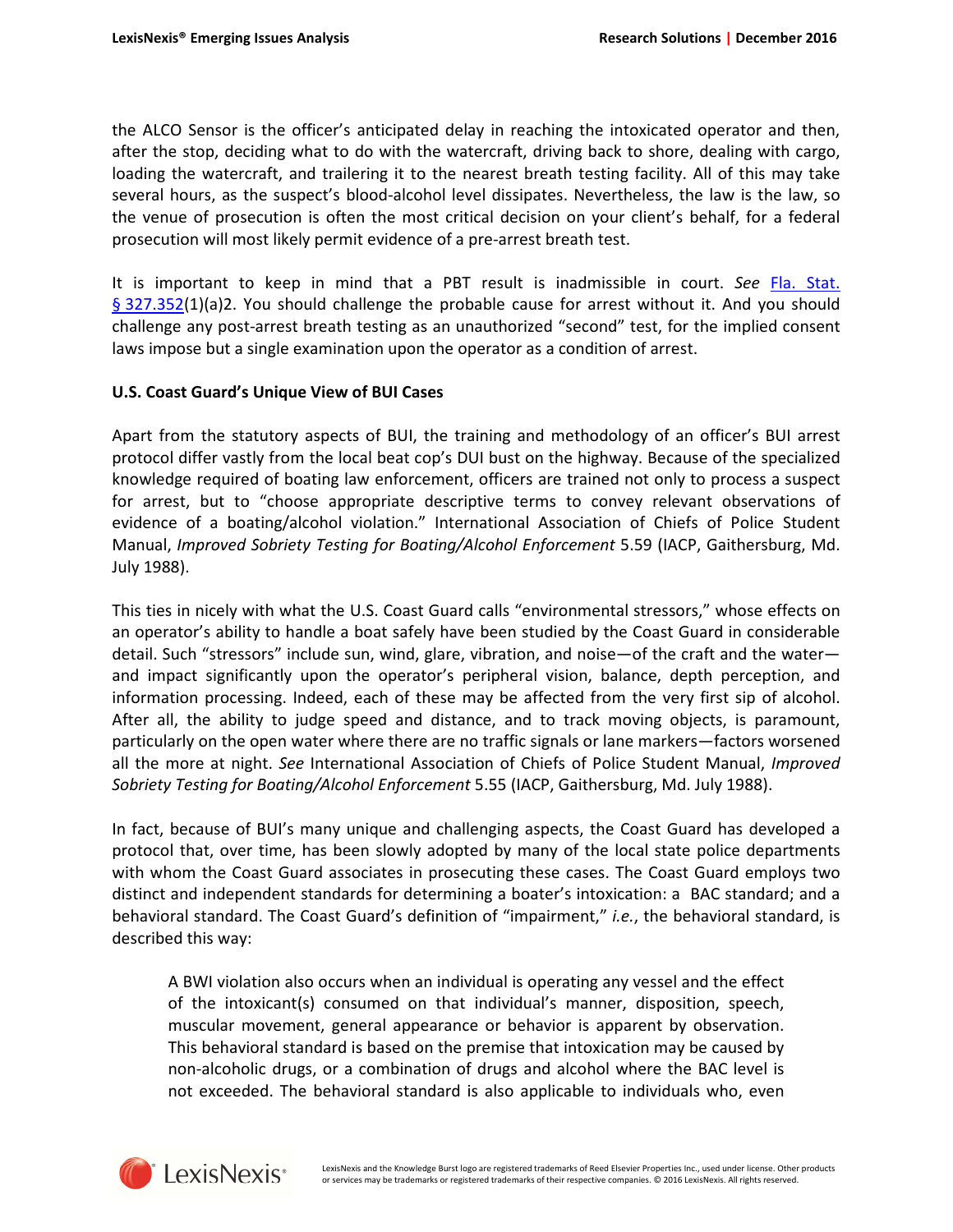though their blood alcohol level is below the established limit, are particularly susceptible to the effects of alcohol. The behavioral standard facilitates enforcement action against seriously impaired individuals who do not fail the applicable BAC standard.

Maritime Law Enforcement Boarding Officer/Boarding Team Member PQS, COMDTINST M16247.1A, § 4.a.(2). The Coast Guard's observation as to the behavioral standard for BUI is important because it provides an insider's view of what the U.S. Coast Guard considers sufficient probable cause to arrest.

#### **Use of Physical Sobriety Exercises in BUI Case**

When it comes to sobriety exercises, the investigation of boating under the influence cases is different. Indeed, the Coast Guard has prepared a multi-part "afloat battery" and a shorter version for "ashore" investigations. It is easy to imagine how difficult it is to perform sobriety exercises on a rocking ship. Balance tests are worthless, truly, when given on "sea legs," and most folks have at least some, if not a lot of, difficulty balancing for long periods of time after leaving the water.

"Street" officers are trained to detect drunk drivers and are familiar with the convenience of lane markings, speed limits, traffic control devices, and "normal" driving patterns. Marine officers do not enjoy such luxuries. Thus, the signs of possible impairment may be more subtle at sea—and the Coast Guard has been known to use factors such as an operator's failure to use lights after sunset, overloading the watercraft, making a wake in a "no wake" zone, even allowing a passenger to ride on the bow or transom. To state the obvious, all of these "factors" seem to be just as prevalent for non-impaired boaters.

It is imperative that you appreciate your client's unique physiology in defending an "impairment" case. As stated, "environmental stressors," such as sun, glare, chop, vibrations, fatigue, wind, and noise—elements that an automobile driver do not face to any significant degree—all add up. They have a cumulative effect on the body similar to alcohol, in that they impair judgment, small muscle motor skills, coordination, and balance, i.e., they intensify alcohol's well-recognized effects. You must therefore be aware that a blood-alcohol level *below* the legal limit, when combined with some of these stressors, will make an operator *appear* impaired and under the influence of alcohol, when truly the operator is not. So, if the arresting officer was not able to distinguish between the signs of alcohol impairment distinct from environmental stressors, you must. *See* International Association of Chiefs of Police Student Manual, *Improved Sobriety Testing for Boating/Alcohol Enforcement* 5.55 (IACP, Gaithersburg, Md. July 1988).

In recognition of the fact that many of the standard physical field sobriety exercises for DUI are not suitable for the boating environment, waterborne exercises have been specially designed to be administered with the operator sitting down, arms at the sides, feet in front and together. They then divide the operator's attention, just like the psychophysical tests administered ashore.

The waterborne exercises include: the modified Romberg balance exercise (seated)-time estimation (usually 30 seconds), the theory being that the more intoxicated the operator, the more